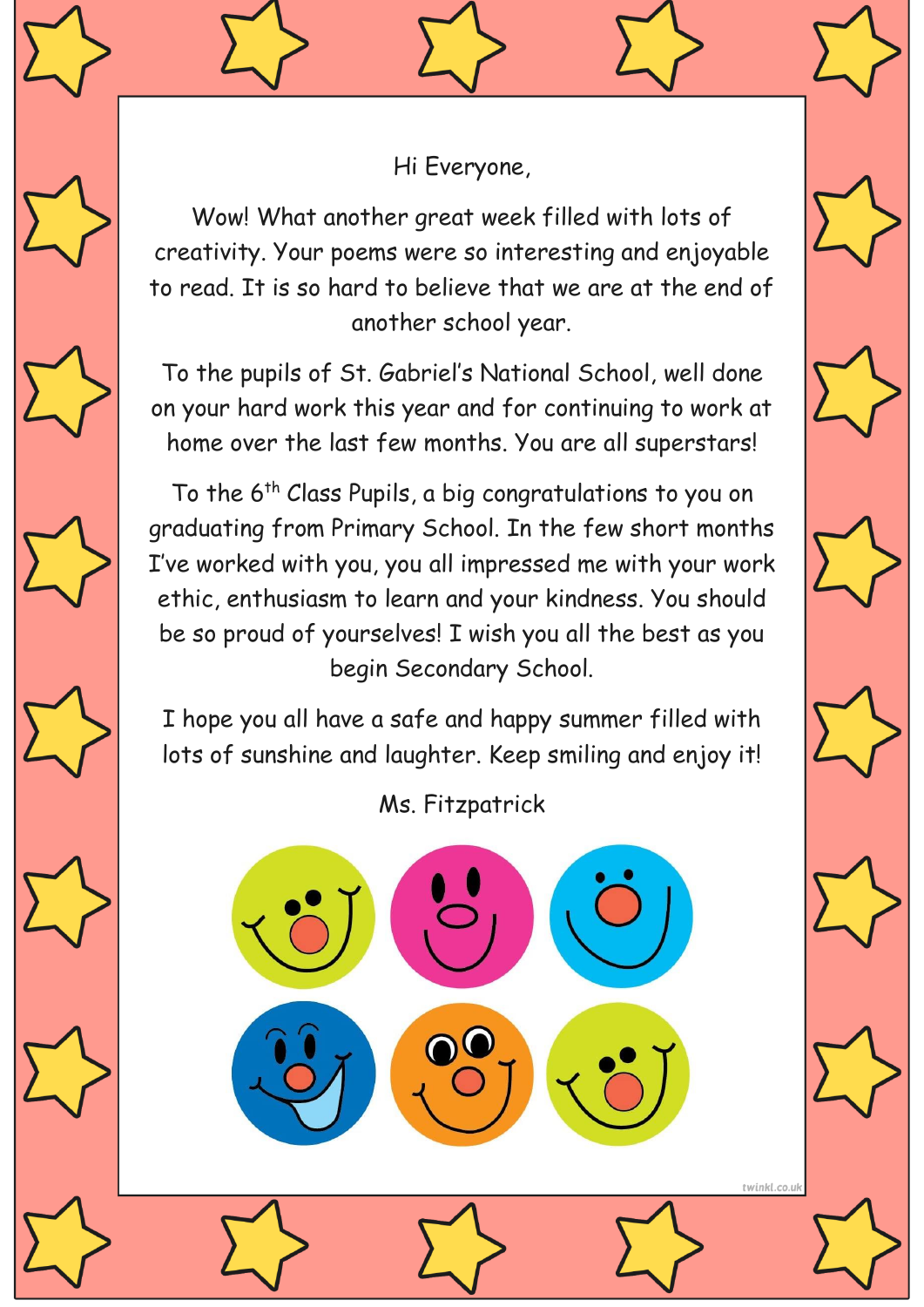**Here are some fun activities for you to try over the summer. Remember, you can always look back over the work from the last few months and find some activities there too.**

**Summer Diary:** A diary is a fantastic way to keep track of all you get up to during the summer. Every evening, write a few lines about your day. You can write about anything…the weather, a tasty meal you ate, a dog you saw in the park! Then, draw a picture.



**A Doodle a Day:** All you need is a pen and some paper. Doodling is a great way to relax and get creative. Just pick up a pen and start drawing!



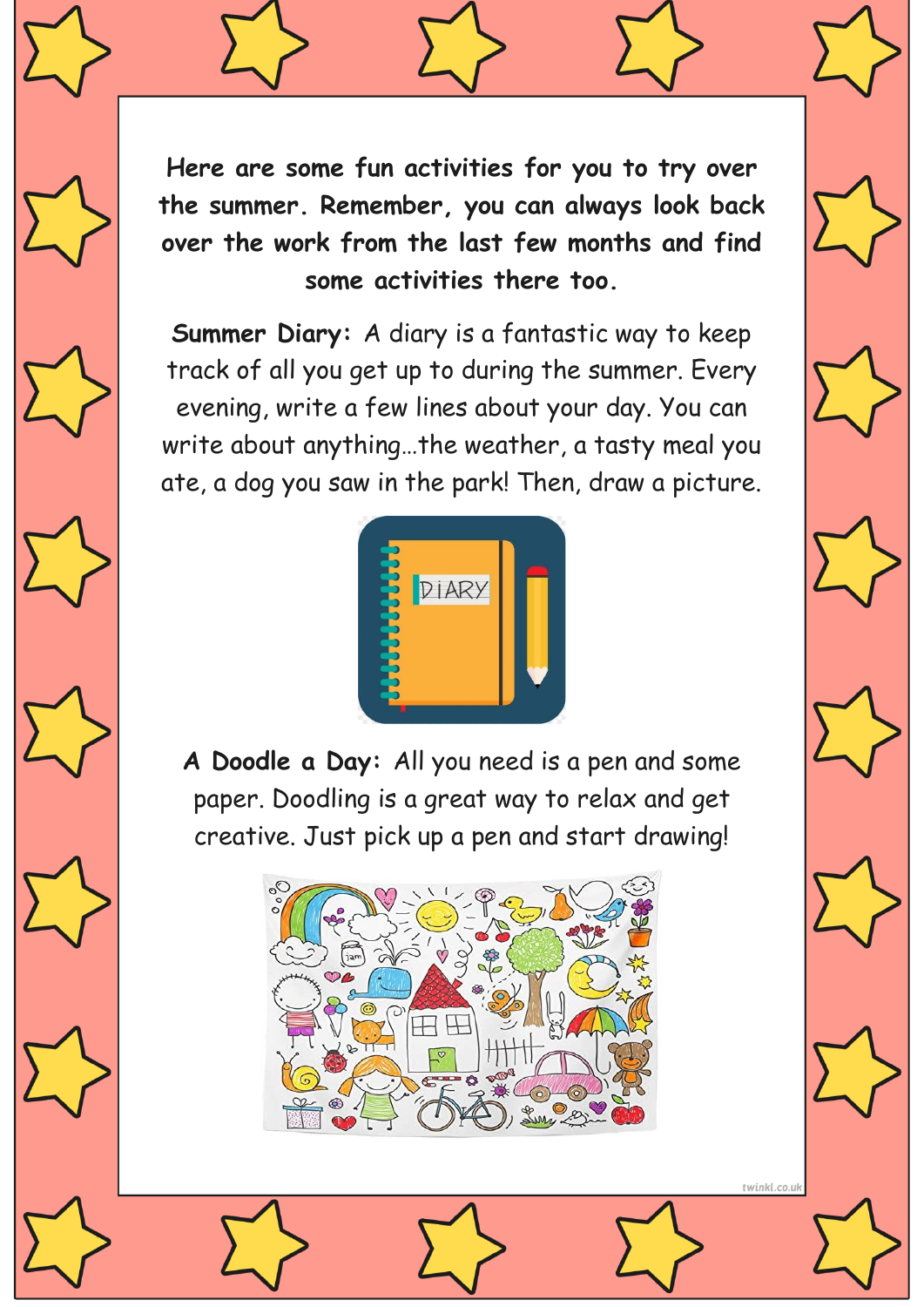

You can find magic wherever you look. Sit back and relax, all you weed is a book.

You can also try and take on the **Summer Reading Challenge**. See how many different types of books you can read throughout the summer.

- Dr. Seuss

twinkl.co.uk

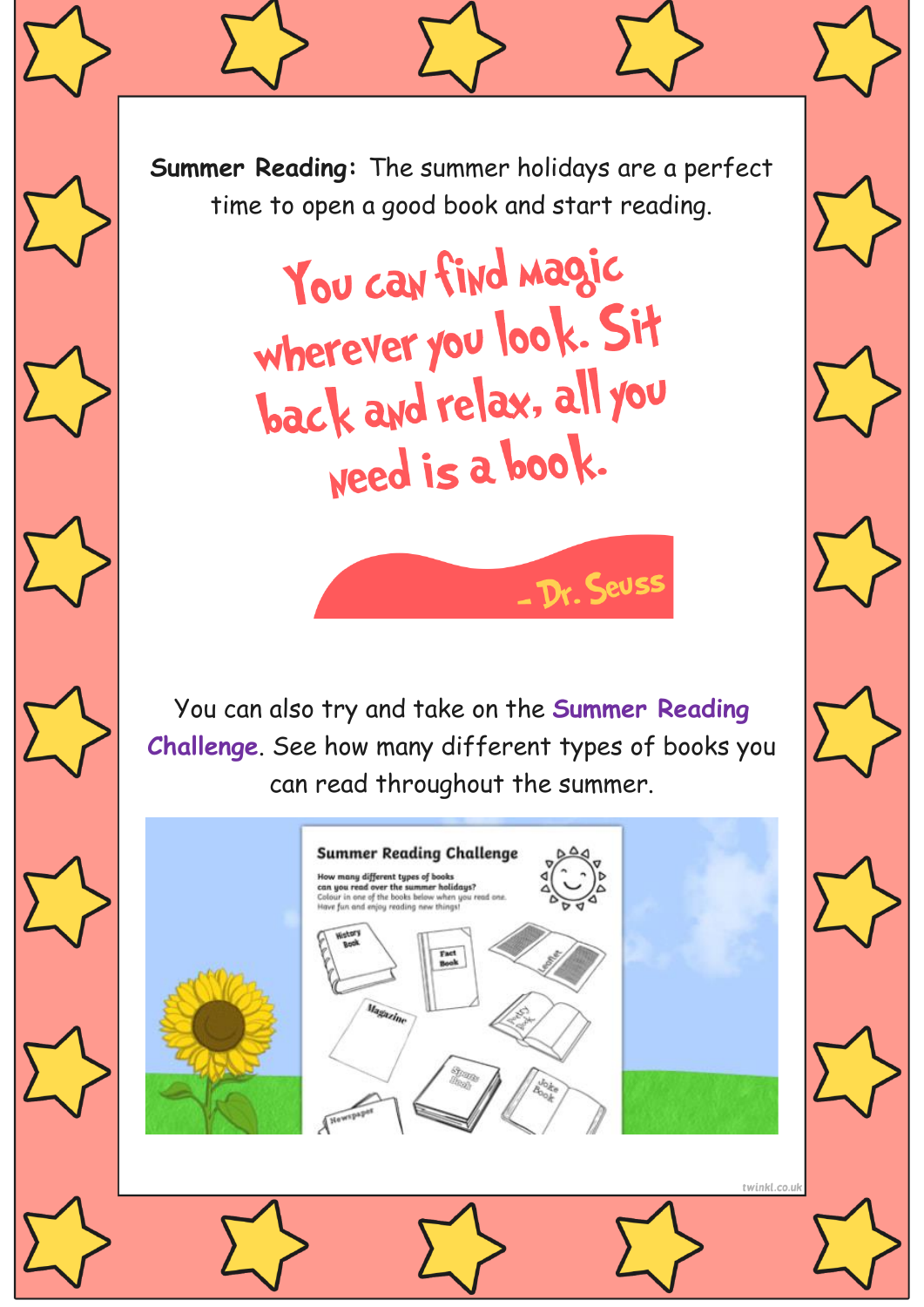